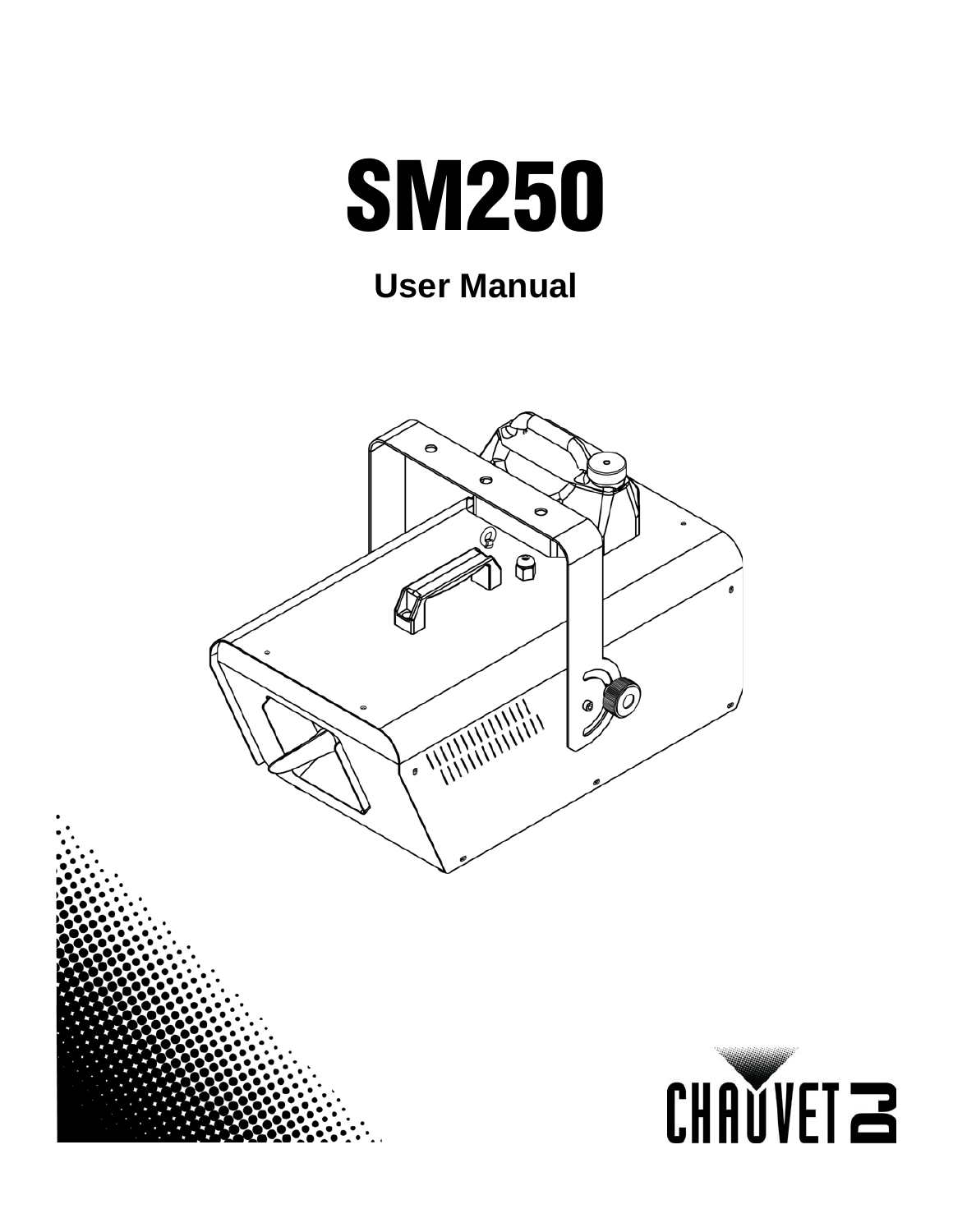# CHAUVET<sup>2</sup>

### **TABLE OF CONTENTS**

| 1                   |
|---------------------|
| 1                   |
| 1                   |
| 1                   |
| 1                   |
| 1                   |
| 1                   |
| $\overline{c}$      |
| $\overline{2}$      |
| 3                   |
| 3                   |
| 3                   |
| 4                   |
| 4                   |
| 4                   |
| 5                   |
| 5                   |
| 5                   |
|                     |
| 6                   |
| 6                   |
| 6                   |
| 6                   |
| 6                   |
| 6                   |
| $\overline{7}$      |
| $\overline{7}$      |
| $\overline{7}$      |
| $\overline{7}$      |
| 7<br>$\overline{7}$ |
|                     |
| 8                   |
| 8                   |
| 9                   |
| 9                   |
| 9                   |
| 10                  |
| 11                  |
| 12                  |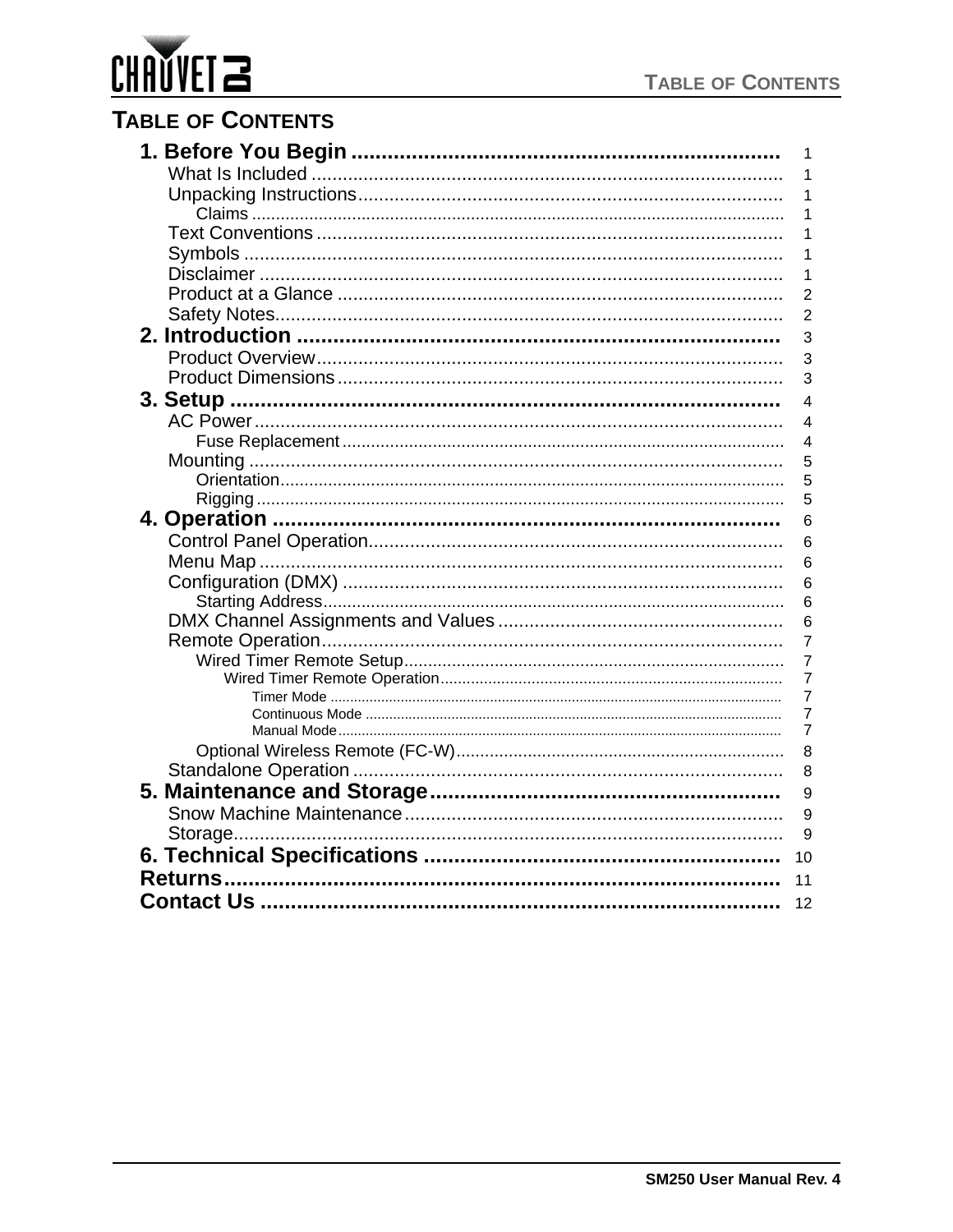

### <span id="page-2-0"></span>**1. BEFORE YOU BEGIN**

#### <span id="page-2-1"></span>**What Is Included**

- SM250
- Power Cord
- Wired Timer Remote

#### <span id="page-2-2"></span>**Unpacking Instructions**

- Hanging Bracket with Mounting Hardware
- Warranty Card
- Quick Reference Guide

Carefully unpack the product immediately and check the container to make sure all the parts are in the package and are in good condition.

#### <span id="page-2-3"></span>**Claims**

If the box or the contents (the product and included accessories) appear damaged from shipping, or show signs of mishandling, notify the carrier immediately, not Chauvet. Failure to report damage to the carrier immediately may invalidate your claim. In addition, keep the box and contents for inspection. For other issues, such as missing components or parts, damage not related to shipping, or concealed damage, file a claim with Chauvet within 7 days of delivery.

### <span id="page-2-4"></span>**Text Conventions**

| <b>CONVENTION</b> | <b>MEANING</b>                                     |
|-------------------|----------------------------------------------------|
| $1 - 512$         | A range of values                                  |
| 50/60             | A set of values of which only one can be chosen    |
| <b>Settings</b>   | A menu option not to be modified                   |
| <enter></enter>   | A key to be pressed on the product's control panel |
| ON                | A value to be entered or selected                  |

#### <span id="page-2-5"></span>**Symbols**

| <b>SYMBOL</b> | <b>MEANING</b>                                                                                                                                                                                    |
|---------------|---------------------------------------------------------------------------------------------------------------------------------------------------------------------------------------------------|
|               | Electrical warning. Not following these instructions may cause electrical damage to<br>the product, accessories, or the user.                                                                     |
|               | Critical installation, configuration, or operation information. Not following these<br>instructions may make the product not work, cause damage to the product, or cause<br>harm to the operator. |
|               | Important installation or configuration information. The product may not function<br>correctly if this information is not used.                                                                   |
|               | Useful information.                                                                                                                                                                               |

#### <span id="page-2-6"></span>**Disclaimer**

Chauvet believes that the information contained in this manual is accurate in all respects. However, Chauvet assumes no responsibility and specifically disclaims any and all liability to any party for any loss, damage or disruption caused by any errors or omissions in this document, whether such errors or omissions result from negligence, accident or any other cause. Chauvet reserves the right to revise the content of this document without any obligation to notify any person or company of such revision, however, Chauvet has no obligation to make, and does not commit to make, any such revisions. Download the latest version from [www.chauvetdj.com](http://www.chauvetdj.com).

The works of authorship contained in this manual, including, but not limited to, all design, text and images are owned by Chauvet.

#### **© Copyright 2017 Chauvet & Sons, LLC. All rights reserved.**

Electronically published by Chauvet in the United States of America.

CHAUVET, the Chauvet logo, and SM250 are registered trademarks or trademarks of Chauvet & Sons LLC (d/b/a Chauvet and Chauvet Lighting) in the United States and other countries. Other company and product names and logos referred to herein may be trademarks of their respective companies.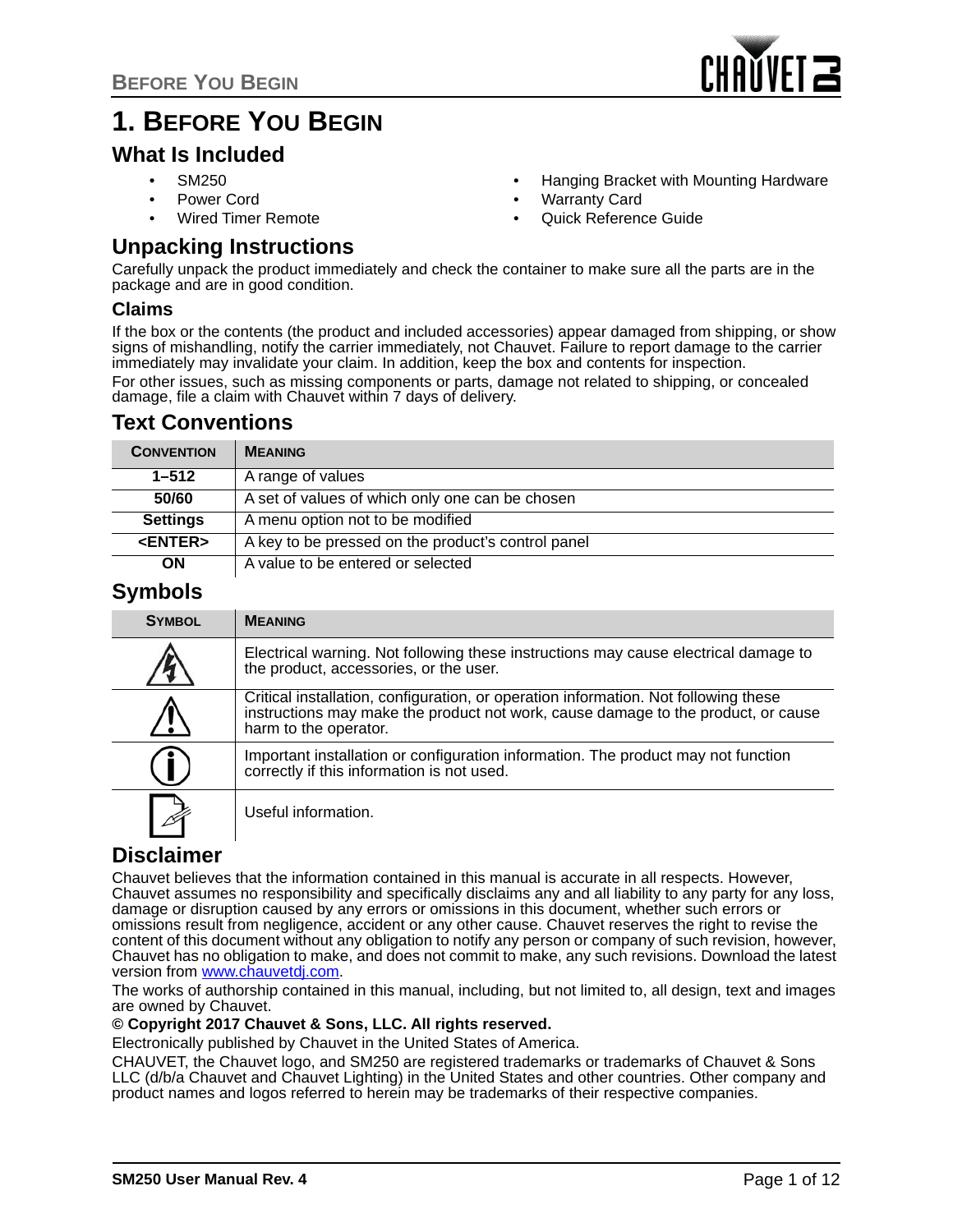

#### <span id="page-3-0"></span>**Product at a Glance**

| Use on Dimmer | Auto Programs                    |  |
|---------------|----------------------------------|--|
| Outdoor Use   | <b>Auto-ranging Power Supply</b> |  |
| Sound-Active  | Replaceable Fuse                 |  |
| <b>DMX</b>    | User-Serviceable                 |  |
| Master/Slave  |                                  |  |

#### <span id="page-3-1"></span>**Safety Notes**

- Not intended for permanent installations.
- Always connect the product to a grounded circuit to avoid the risk of electrocution.
- Always disconnect this product from the power source before cleaning it or replacing the fuse.
- Make sure the power cord is not crimped or damaged.
- Never disconnect the power cord by pulling or tugging on the cord.
- If mounting this product overhead, always secure it to a fastening device using a safety cable.
- Do not mount this product on a flammable surface (e.g., wood, linoleum, carton, plastic, or carpet).
- Make sure there are no flammable materials close to the unit while operating.
- Do not touch the output nozzle on this product.
- Do not drink the snow fluid. If you do, call your local emergency service (911 in the US) for help.
- Do not add perfume, alcohol, gasoline, or any other flammables to the snow fluid.
- In certain environments, snow fluid-based machines may leave a slippery residue on floors and surfaces.
- Use only CHAUVET<sup>®</sup> DJ water-based snow fluid.
- Drain the tank before transporting the product.
- Always make sure that the voltage of the outlet to which you are connecting the product is within the range stated in the decal or rear panel of the product.
- This product is for indoor use only! To prevent risk of fire or shock, do not expose this product to rain or moisture.
- Always install this product in a location with adequate ventilation, at least 20 in (50 cm) from adjacent surfaces.
- Be sure that no ventilation slots on the unit's housing are blocked.
- Never connect this product to a dimmer or rheostat.
- Make sure to replace the fuse with another of the same type and rating.
- Never carry the product from the power cord or any moving part. Always use the hanging/ mounting bracket.
- The maximum ambient temperature (Ta) is 104 °F (40 °C). Do not operate this product at higher temperatures.
- In the event of a serious operating problem, stop using the product immediately.
- Never try to repair this product. Repairs carried out by unskilled people can lead to damage or malfunction. Please contact the nearest authorized technical assistance center.
- To eliminate unnecessary wear and improve its lifespan, during periods of non-use completely disconnect the product from power via breaker or by unplugging it.



Keep this User Manual for future use. If you sell the product to someone else, be sure that they also receive this document.

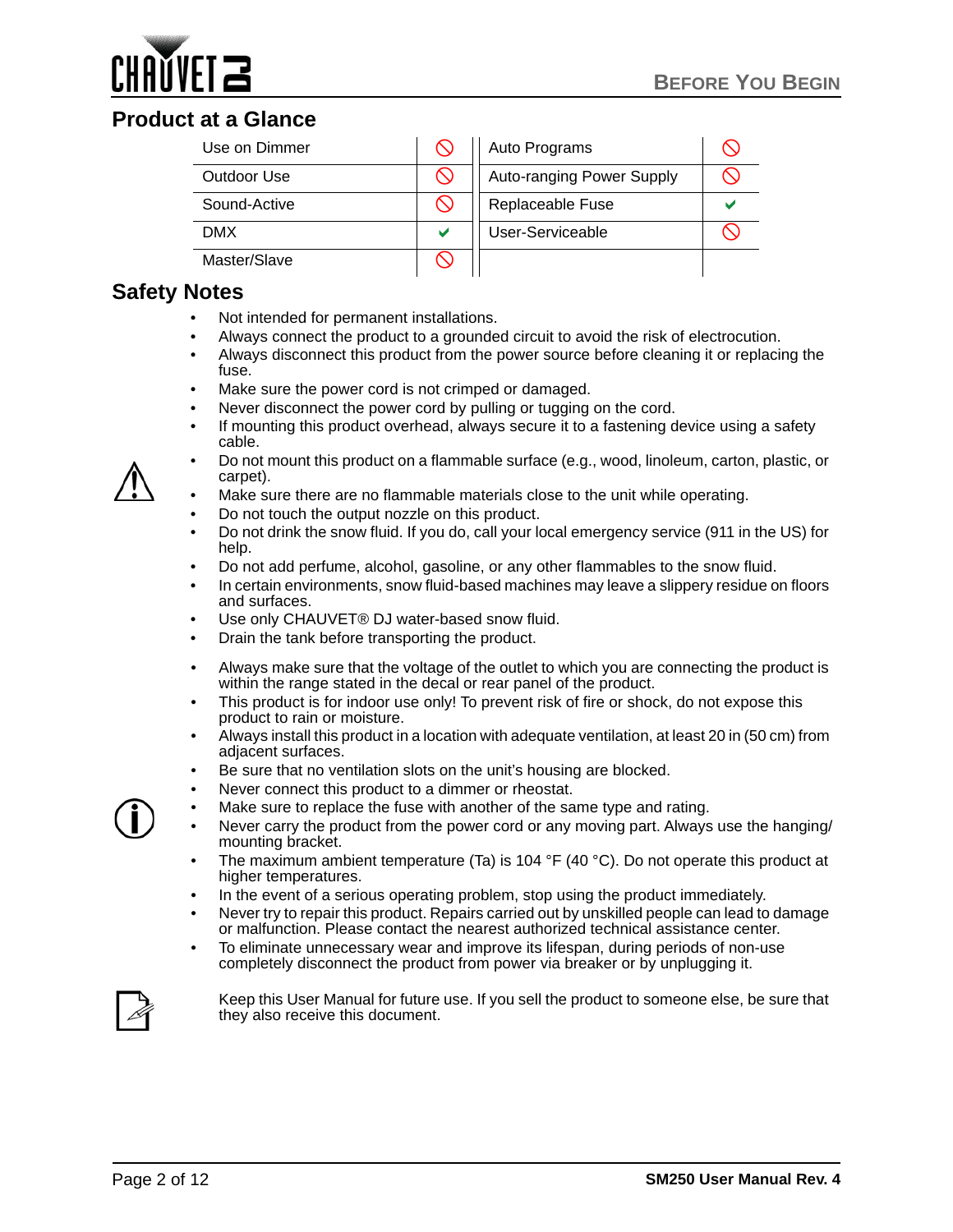

### <span id="page-4-3"></span><span id="page-4-2"></span><span id="page-4-1"></span><span id="page-4-0"></span>**2. INTRODUCTION Product Overview LED Display Fluid Tank Menu Buttons Fluid Level Indicator Wired Controller In DMX In/Out Wireless Receiver In Power In Blower Speed Switch Power Switch Fuse Holder Product Dimensions 13.5 in 344 mm 13.9 in 355 mm**O **17.6 in 449 mm** ₫ F  $\circledcirc$  $11111111111111$ ///////////////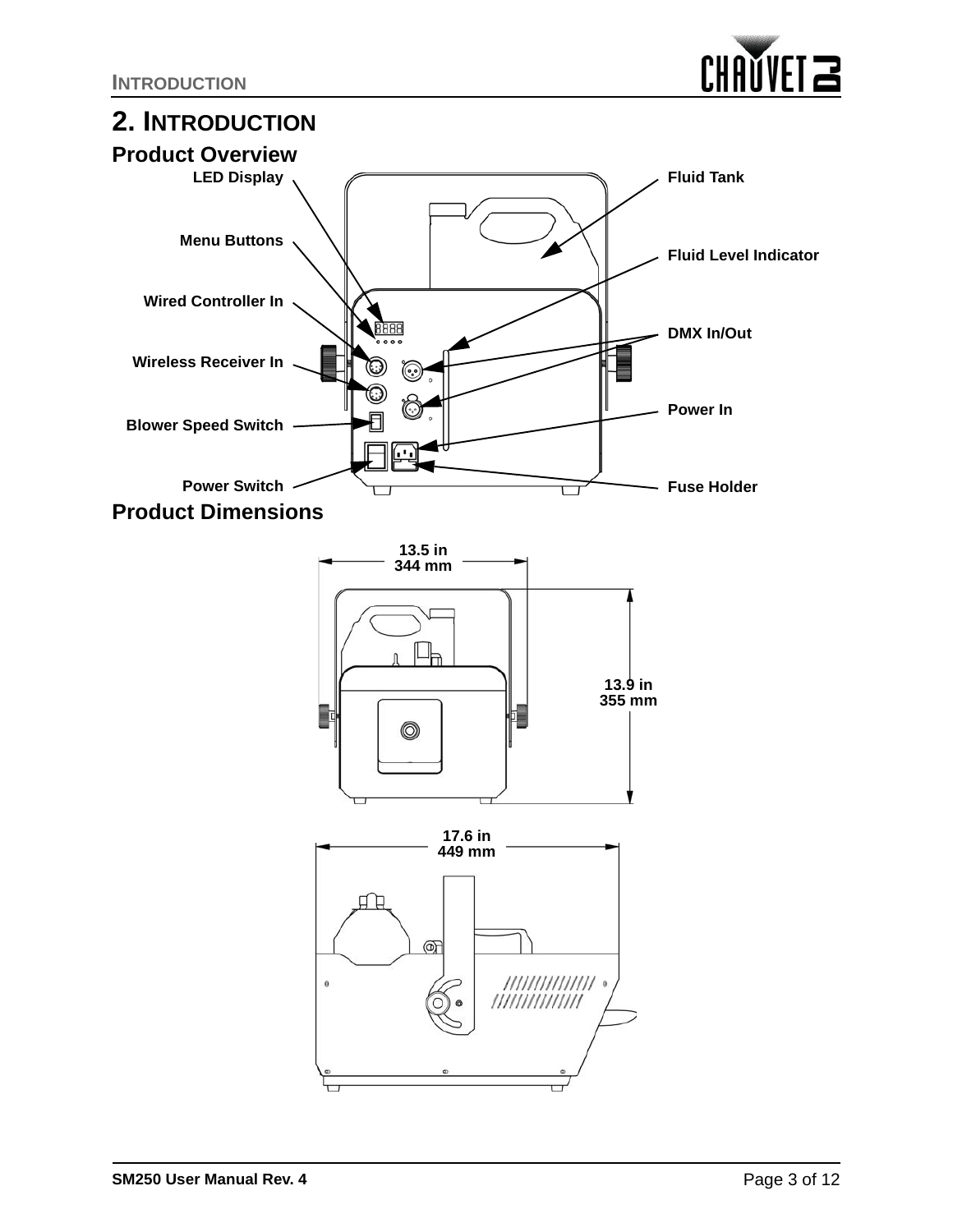



### <span id="page-5-0"></span>**3. SETUP**

#### <span id="page-5-1"></span>**AC Power**

The SM250 has a fixed voltage power supply and it can work with an input voltage of 120 VAC, 60 Hz. To determine the product's power requirements (circuit breaker, power outlet, and wiring), use the current value listed on the label affixed to the product's back panel, or refer to the product's specifications chart. The listed current rating indicates the product's average current draw under normal conditions.



- **Always connect the product to a protected circuit (a circuit breaker or fuse). Make sure the product has an appropriate electrical ground to avoid the risk of electrocution or fire.**
- 
- **To eliminate unnecessary wear and improve its lifespan, during periods of nonuse completely disconnect the product from power via breaker or by unplugging it.**

**Never connect the product to a rheostat (variable resistor) or dimmer circuit, even if the rheostat or dimmer channel serves only as a 0 to 100% switch.**

#### <span id="page-5-2"></span>**Fuse Replacement**

- 1. Wedge the tip of a flat-head screwdriver into the slot of the fuse holder.
- 2. Pry the fuse holder out of the housing.
- 3. Remove the blown fuse from the holder and replace with a fuse of the exact same type and rating.
- 4. Insert the fuse holder back in place and reconnect power.





**Disconnect the product from the power outlet before replacing the fuse.**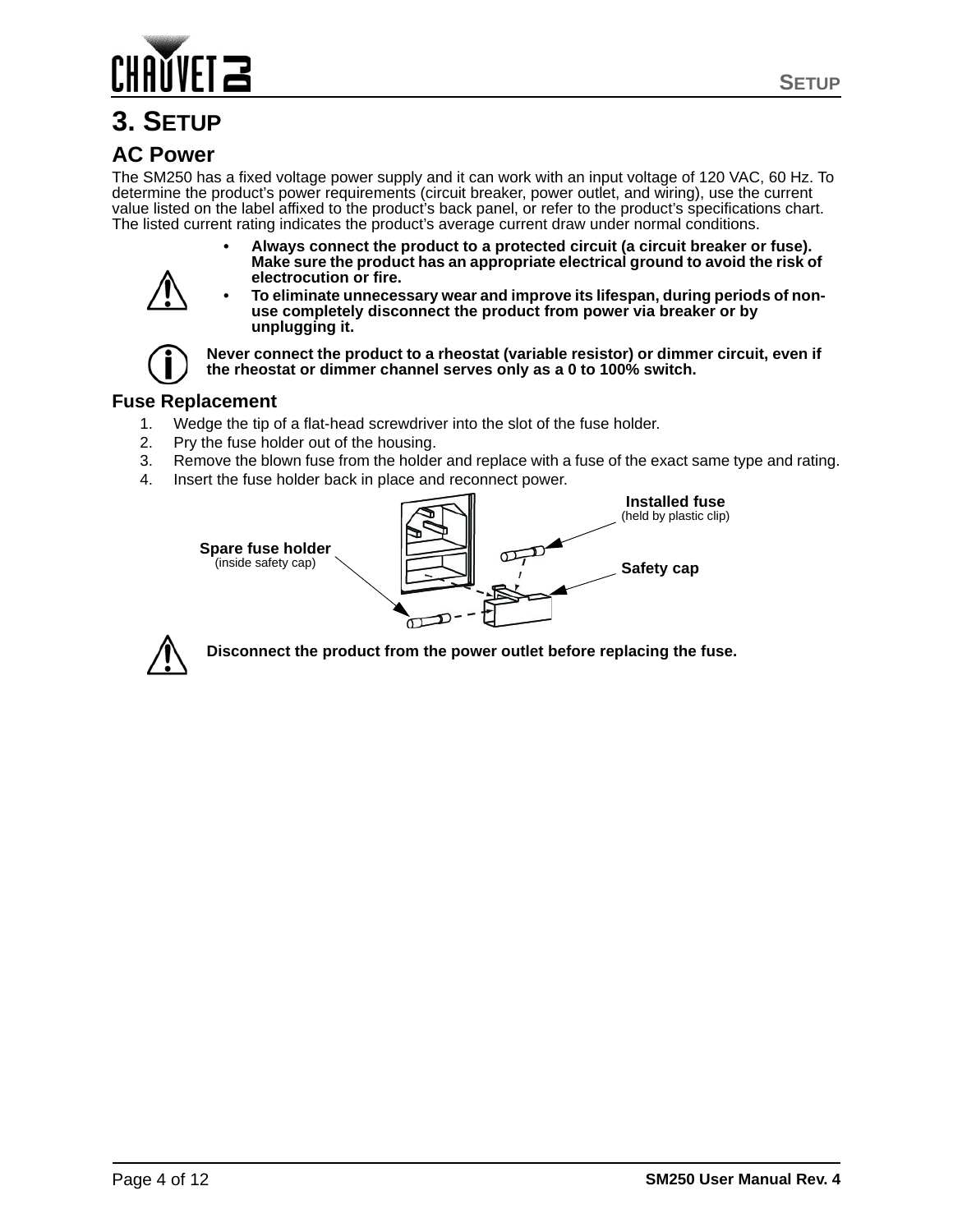

#### <span id="page-6-0"></span>**Mounting**

Before mounting the product, read and follow the safety recommendations indicated in the Safety Notes.

#### <span id="page-6-1"></span>**Orientation**



**This product may NOT be tilted. This product should be level when on a surface or when mounted.**

#### <span id="page-6-2"></span>**Rigging**

- Before deciding on a location, always make sure there is easy access to the product for maintenance and fluid replenishment.
- Make sure adequate ventilation is provided around the product.
- Make sure that the structure or surface onto which you are mounting the product can support the product's weight. (see the Technical Specifications)
- When mounting the product overhead, always use a safety cable. Mount the product securely to a rigging point, such as an elevated platform or a truss.
- When rigging the product onto a truss, you should use a mounting clamp of appropriate weight capacity. The bracket has 13-mm holes, which are appropriate for this purpose.
- The rubber feet also serve as floor supports and allow for surface mounting. When mounting the product on the floor, make sure that the product and cables are away from people and vehicles.

#### **Mounting Diagram**



**While operating the SM250, make sure there is adequate snow fluid in the machine to prevent pump damage. When the snow fluid level becomes low, simply add more snow fluid to continue using the SM250.**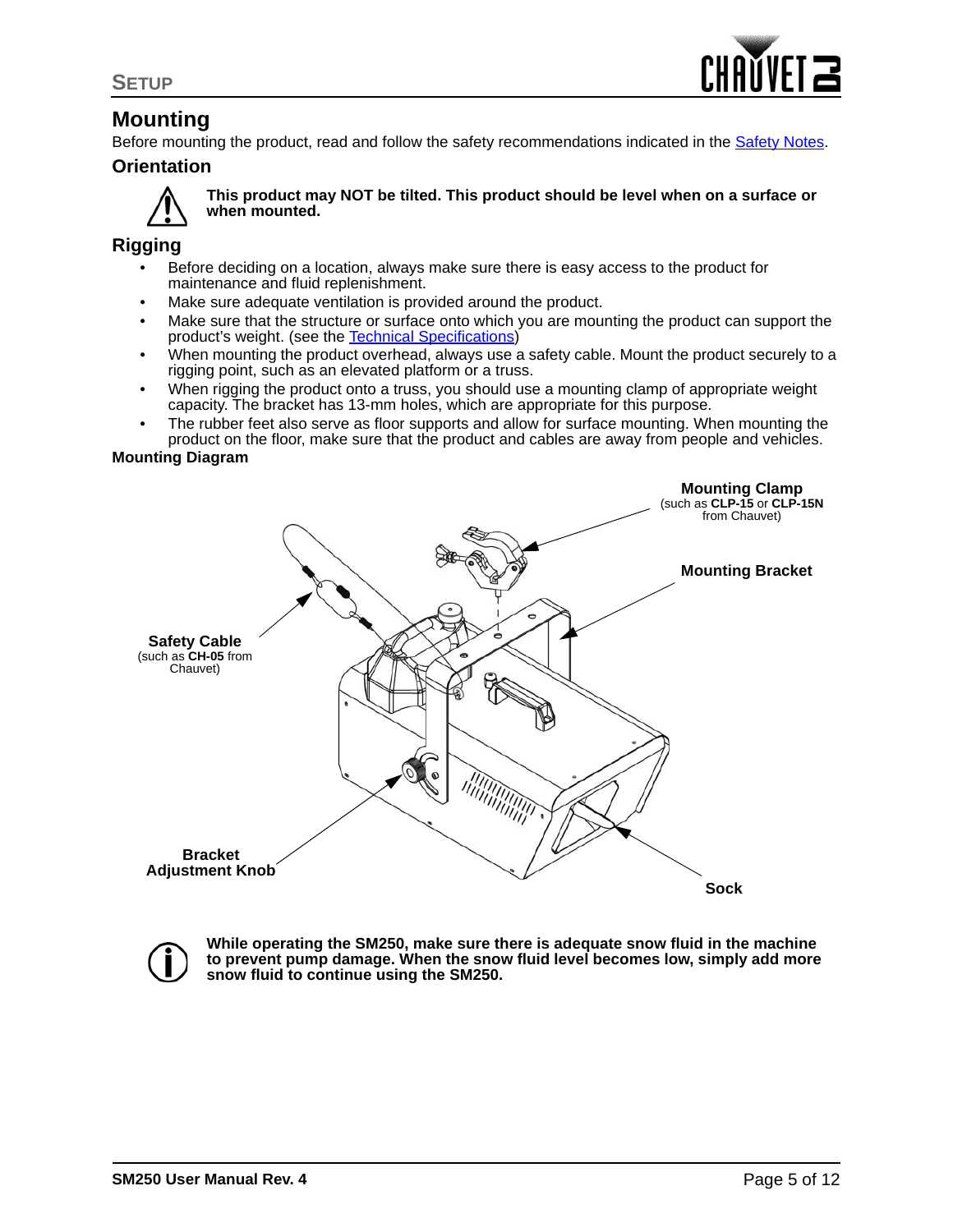

### <span id="page-7-0"></span>**4. OPERATION**

#### <span id="page-7-1"></span>**Control Panel Operation**

To access the control panel functions, use the four buttons located underneath the display. Please refer to the **Product Overview** to see the button locations on the control panel.

| <b>BUTTON</b>          | <b>FUNCTION</b>                                                           |
|------------------------|---------------------------------------------------------------------------|
| <menu></menu>          | Press to find an operation mode or to back out of the current menu option |
| <up></up>              | Press to scroll up the list of options or to find a higher value          |
| <down></down>          | Press to scroll down the list of options or to find a lower value         |
| <b><enter></enter></b> | Press to activate a menu option or a selected value                       |

#### <span id="page-7-2"></span>**Menu Map**

|      | <b>PROGRAMMING LEVELS</b> | <b>DESCRIPTION</b>     |
|------|---------------------------|------------------------|
| Addr | d 1–512                   | DMX starting address   |
| SnoU | $S_0$ -3                  | Standalone snow output |

#### <span id="page-7-3"></span>**Configuration (DMX)**

The SM250 works with a DMX controller. Information about DMX is in the CHAUVET DMX Primer, which is available from the Chauvet website [http://www.chauvetlighting.com/downloads/.](http://www.chauvetlighting.com/downloads/)

#### <span id="page-7-4"></span>**Starting Address**

When selecting a starting DMX address, always consider the number of DMX channels the selected DMX mode uses. If you choose a starting address that is too high, you could restrict the access to some of the product's channels.

The SM250 uses 1 DMX channel, which defines the highest configurable address as **512**.

If you are not familiar with the DMX protocol, download the DMX Primer from [www.chauvetdj.com.](http://www.chauvetdj.com) To select the starting address, do the following:

- 1. Press **<MENU>** repeatedly until **Addr** shows on the display.
- 2. Press **<ENTER>**.
- 3. Use **<UP>** or **<DOWN>** to select the starting address, from **d 1–512**.
- 4. Press **<ENTER>**.

#### <span id="page-7-5"></span>**DMX Channel Assignments and Values**

| <b>CHANNEL FUNCTION</b> |                    | <b>VALUE PERCENT/SETTING</b>                         |
|-------------------------|--------------------|------------------------------------------------------|
|                         | <b>Snow Volume</b> | $ 000 \Leftrightarrow 063 $ No function              |
|                         |                    | $ 064 \Leftrightarrow 255 $ Snow volume, low to high |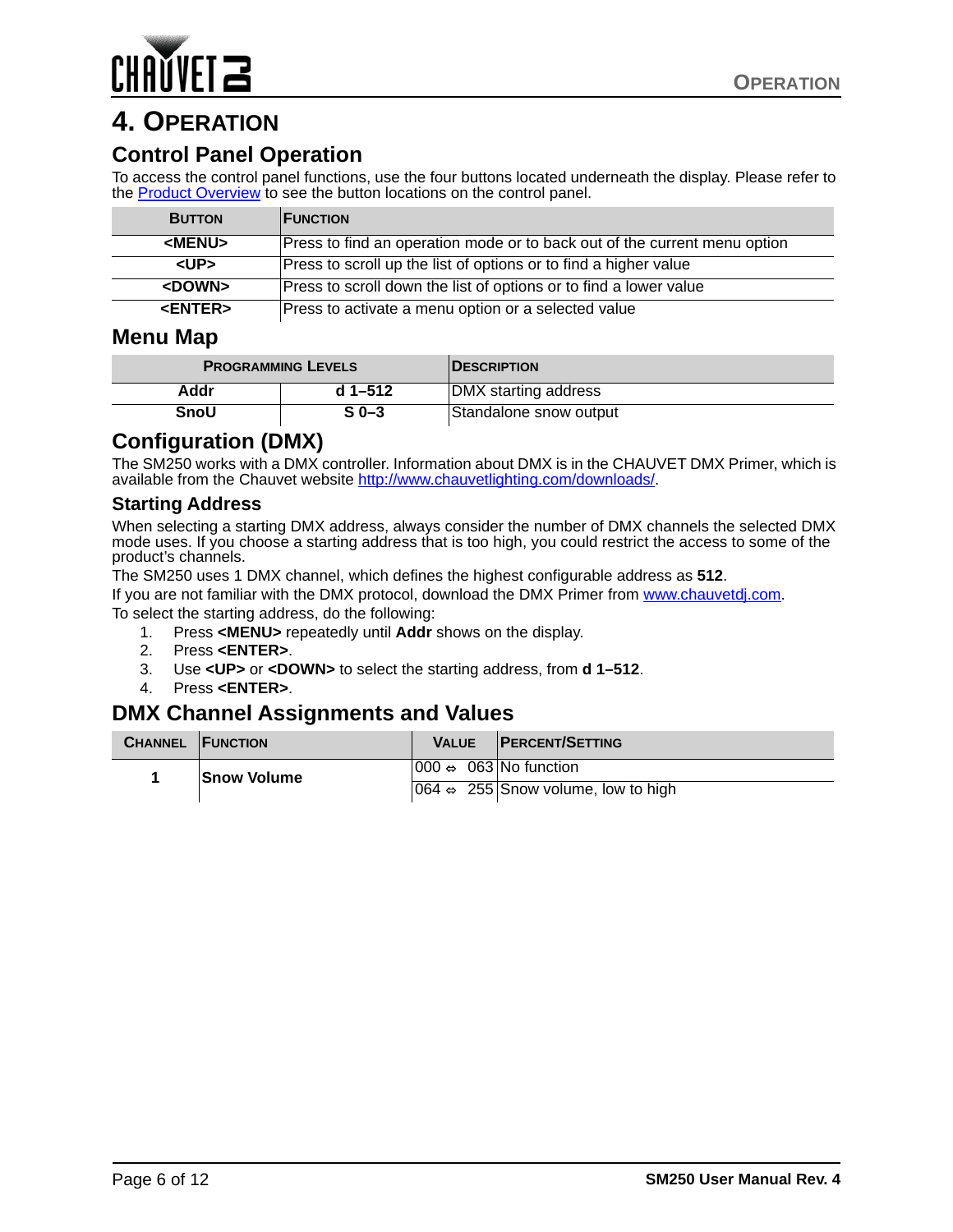

#### <span id="page-8-0"></span>**Remote Operation**

The SM250 can be operated with the included wired timer controller (FC-T).Additionally, the product can be operated with the FC-W wireless remote, available separately.

#### <span id="page-8-1"></span>**Wired Timer Remote Setup**

The Wired Timer Remote allows you to automatically trigger snow output by setting output, interval time, and duration time. LED indicator lights display the machine and controller's current state. Rotary knobs set interval, output, and duration times, while manual and continuous buttons allow overriding control.

- 1. Plug in the snow machine to power.
- 2. Plug in the wired timer controller to the Wired Remote socket on the back of the snow machine. (See the **Product Overview**.)

#### **Wired Timer Remote Overview**



#### <span id="page-8-2"></span>**Wired Timer Remote Operation**

<span id="page-8-3"></span>The Wired Timer Remote has three modes of operation: timer, continuous, and manual. **Timer Mode**

To trigger the SM250 with the timer function, follow the instructions below:

- 1. Set the desired output level with the **OUTPUT** knob (No output below level 5).
- 2. Set the **INTERVAL** and **DURATION** knobs to the desired positions.
	- The **INTERVAL** knob sets the amount of time in between bursts of snow.
	- The **DURATION** knob sets the length of time that the snow machine will run during the burst.
- 3. Press the **<TIMER ON/OFF>** latching button. The LED indicator above the button will light up.
- The timer will now run as set by the **INTERVAL**, **DURATION**, and **OUTPUT** knobs.
- 4. Press the **<TIMER ON/OFF>** button again to turn off the timer.
	-
- **The MANUAL Button will override the timer function.**
- **No output until level five on output knob**

#### <span id="page-8-4"></span>**Continuous Mode**

To trigger the SM250 to continuously cycle snow, follow the instructions below:

- 1. Set the desired output level with the **OUTPUT** knob (No output below level 5).
- 2. Press the **<CONTINUOUS>** latching button. The LED indicator above the button will light up. The snow machine outputs snow until the **<CONTINUOUS>** button is pressed again.
- 3. Press the **<CONTINUOUS>** button again to stop the snow output.
- 
- **The duration of Continuous snow output is based on the capacity of the tank.**
- **Fluid consumption will be significantly increased during Continuous mode.**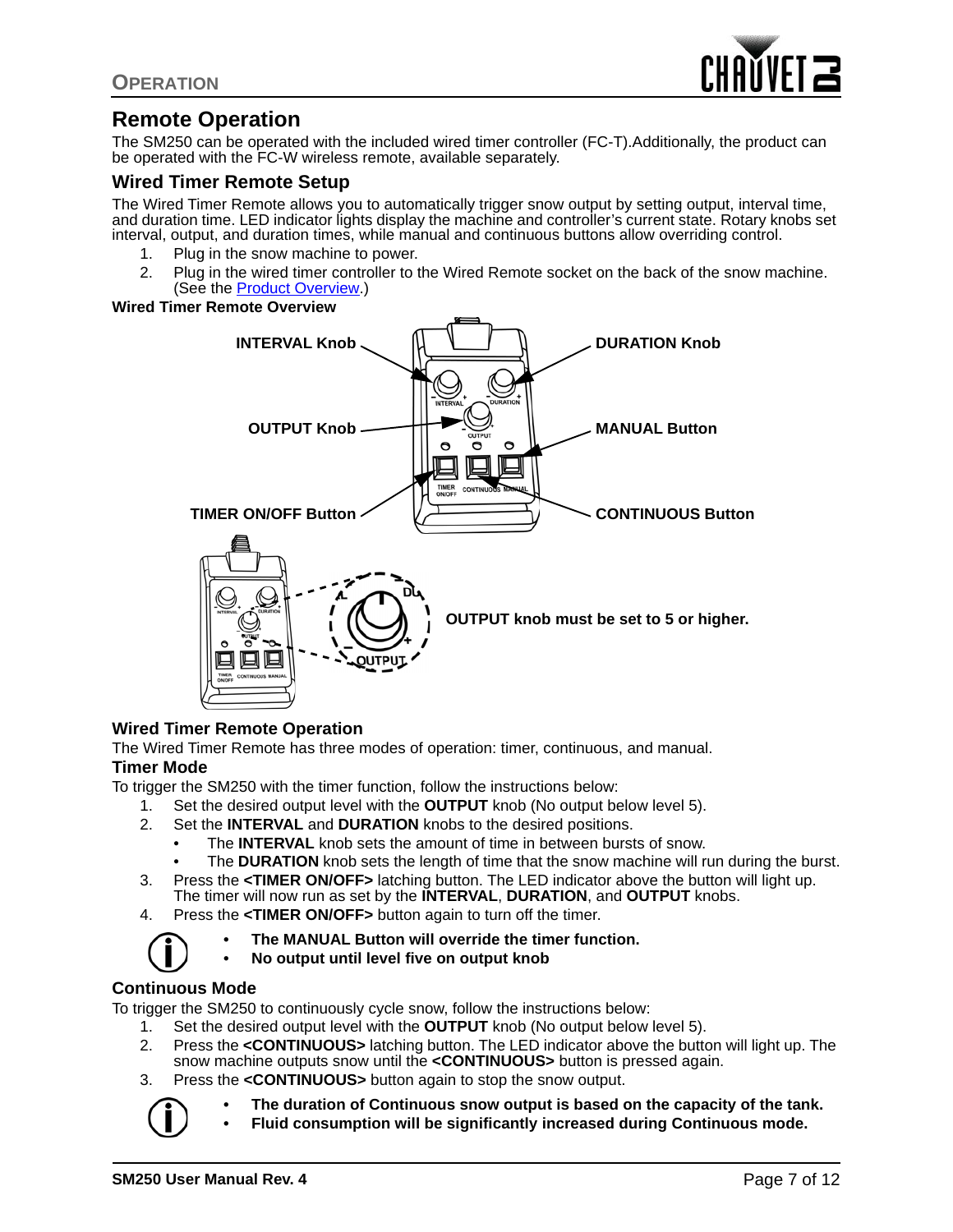

#### <span id="page-9-0"></span>**Manual Mode**

To trigger the SM250 manually, do the following:

- 1. Set the desired output level with the **OUTPUT** knob (No output below level 5).
- 2. Press and hold the **<MANUAL>** button on the Wired Timer Remote. The LED indicator above the button will light up. The snow machine will output snow for as long as you hold down the **<MANUAL>** button.
- 3. Release the **<MANUAL>** button to stop the snow output.

#### <span id="page-9-1"></span>**Optional Wireless Remote (FC-W)**

The optional FC-W wireless remote allows the user to trigger the SM250 to produce snow from up to 100 ft away.

- 1. Plug in the snow machine to power.
- 2. Plug the FC-W wireless remote receiver into the Wireless Receiver socket on the back of the SM250. (See the **Product Overview.)**
- 3. Press and hold the **<1>**, **<2>**, **<3>**, or **<4>** button on the wireless remote. (Download the FC-W User Manual from [www.chauvetdj.com](http://www.chauvetdj.com) for more information on addressing the FC-W)
- 4. Release the button to stop the snow output.

**FC-W Wireless Remote Overview**



- 
- **Ensure the FC-W has an unobstructed view of the receiver for maximum performance.**
- **The <2>, <3>, and <4> buttons are reserved for future use.**

#### <span id="page-9-2"></span>**Standalone Operation**

The SM250 can be operated without a controller through the options in the menu. To trigger the SM250 to output snow without a controller:

- 1. Press **<MENU>** repeatedly until **SnoU** shows on the display.
- 2. Press **<ENTER>**.
- 3. Use **<UP>** or **<DOWN>** to increase or decrease the snow output volume, from **S 0–3**.
- 4. Press **<ENTER>**.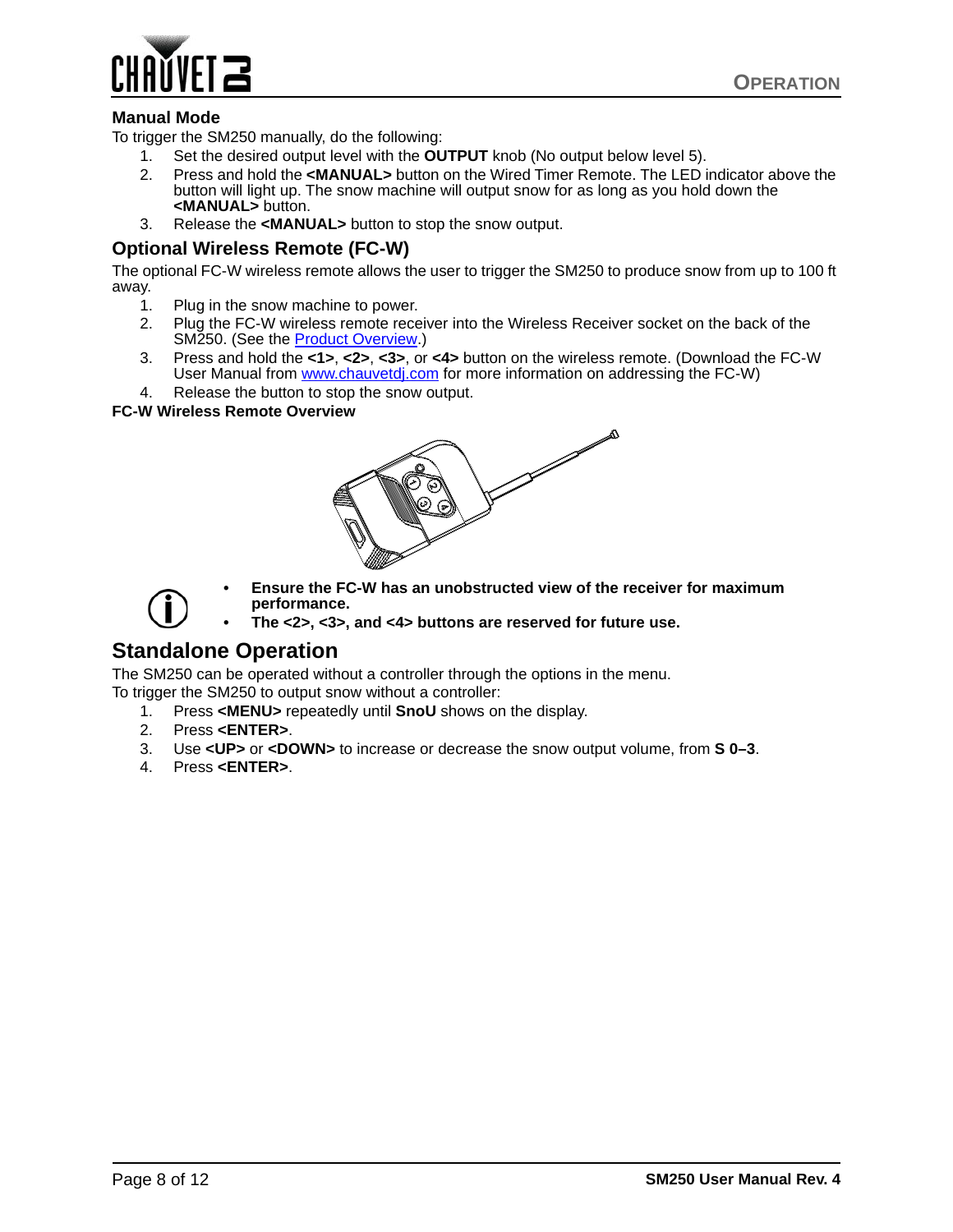

### <span id="page-10-0"></span>**5. MAINTENANCE AND STORAGE**

#### <span id="page-10-1"></span>**Snow Machine Maintenance**

Do not allow the snow machine to become clogged. After every 40 hours of continuous operation, use clean water through the system to prevent the accumulation of particulate matter in the pump.

The recommended cleaning procedure is as follows.

- 1. Unplug the product from power.
- 2. Empty all snow fluid from the machine.
- 3. Add clean water to the tank.
- 4. Connect the product to power and allow it to warm up.
- 5. Run the unit in a well-ventilated area until the tank is almost empty. Do not allow the pump to run dry.
- 6. Refill with snow fluid to continue using the snow machine. Run the machine briefly to clear any remaining water from the pump.

#### **Do Not operate the machine without fluid at any time.**

#### <span id="page-10-2"></span>**Storage**

Before storing the snow machine, run clean water through the system as described in the cleaning procedure above; however, only follow steps 1 through 5. Do not refill the tank with snow fluid if storing **the snow machine**. Cleaning the system prior to storage will help prevent any particles from condensing inside the pump while not in use.



**Test-run your SM250 on a monthly basis to achieve the best performance.**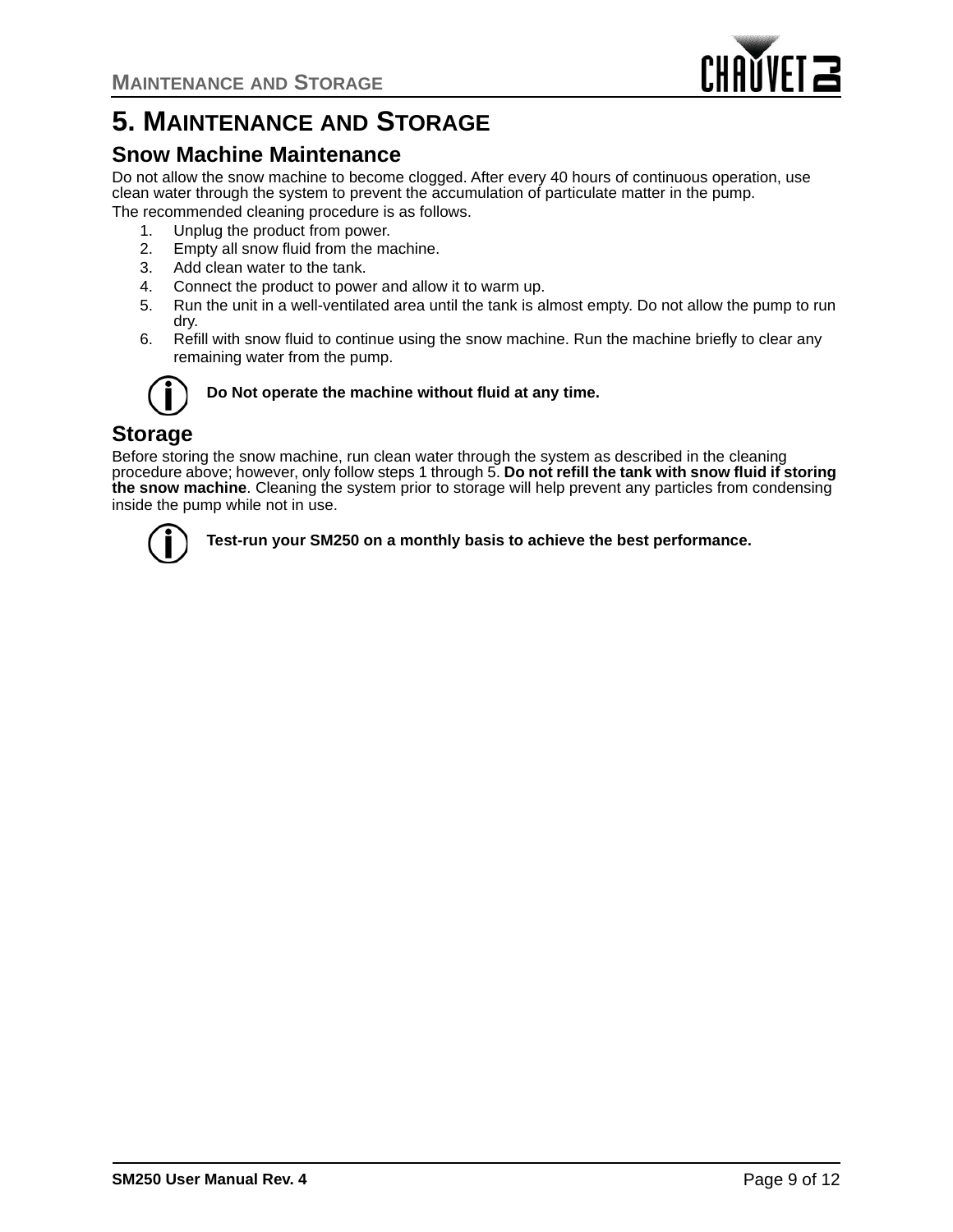

### <span id="page-11-0"></span>**6. TECHNICAL SPECIFICATIONS**

| <b>Dimensions and Weight</b>                                                     |                          |                  |                          |
|----------------------------------------------------------------------------------|--------------------------|------------------|--------------------------|
| <b>LENGTH</b>                                                                    | <b>WIDTH</b>             | <b>HEIGHT</b>    | <b>WEIGHT</b>            |
| 17.6 in (449 mm)                                                                 | 13.5 in (344 mm)         | 13.9 in (355 mm) | 20.2 lb (9.2 kg)         |
| Note: Dimensions in inches rounded to the nearest decimal digit.<br><b>Power</b> |                          |                  |                          |
| <b>POWER SUPPLY TYPE</b>                                                         | <b>RANGE</b>             |                  | <b>VOLTAGE SELECTION</b> |
| Fixed                                                                            | 120 VAC, 60 Hz           |                  | Fixed                    |
| <b>PARAMETER</b>                                                                 | 120 V, 60 Hz             |                  |                          |
| Consumption                                                                      | 1650 W                   |                  |                          |
| <b>Operating Current</b>                                                         | 13.5A                    |                  |                          |
| Fuse                                                                             | F 15 A, 250 V            |                  |                          |
| <b>POWER I/O</b>                                                                 | <b>U.S./WORLDWIDE</b>    |                  | <b>UK/EUROPE</b>         |
| Power input connector                                                            | <b>IEC</b>               |                  | <b>IEC</b>               |
| Power Cord plug                                                                  | Edison (U.S.)            |                  | Local Plug               |
| <b>Operation</b>                                                                 |                          |                  |                          |
| <b>TANK CAPACITY</b>                                                             | <b>FLUID CONSUMPTION</b> |                  |                          |
| 1.3 gal $(51)$                                                                   | 580 ml/min               |                  |                          |
| <b>Thermal</b>                                                                   |                          |                  |                          |
| <b>MAXIMUM EXTERNAL TEMPERATURE</b>                                              | <b>COOLING SYSTEM</b>    |                  |                          |
| 104 °F (40 °C)                                                                   | Convection               |                  |                          |
| <b>DMX</b>                                                                       |                          |                  |                          |
| <b>I/O CONNECTOR</b>                                                             | <b>CHANNEL RANGE</b>     |                  |                          |
| 3-pin XLR                                                                        | 1                        |                  |                          |
| Ordering                                                                         |                          |                  |                          |
| <b>PRODUCT NAME</b>                                                              | <b>ITEM CODE</b>         |                  | <b>UPC NUMBER</b>        |
| SM250 (120 V)                                                                    | 09071210                 |                  | 781462215583             |

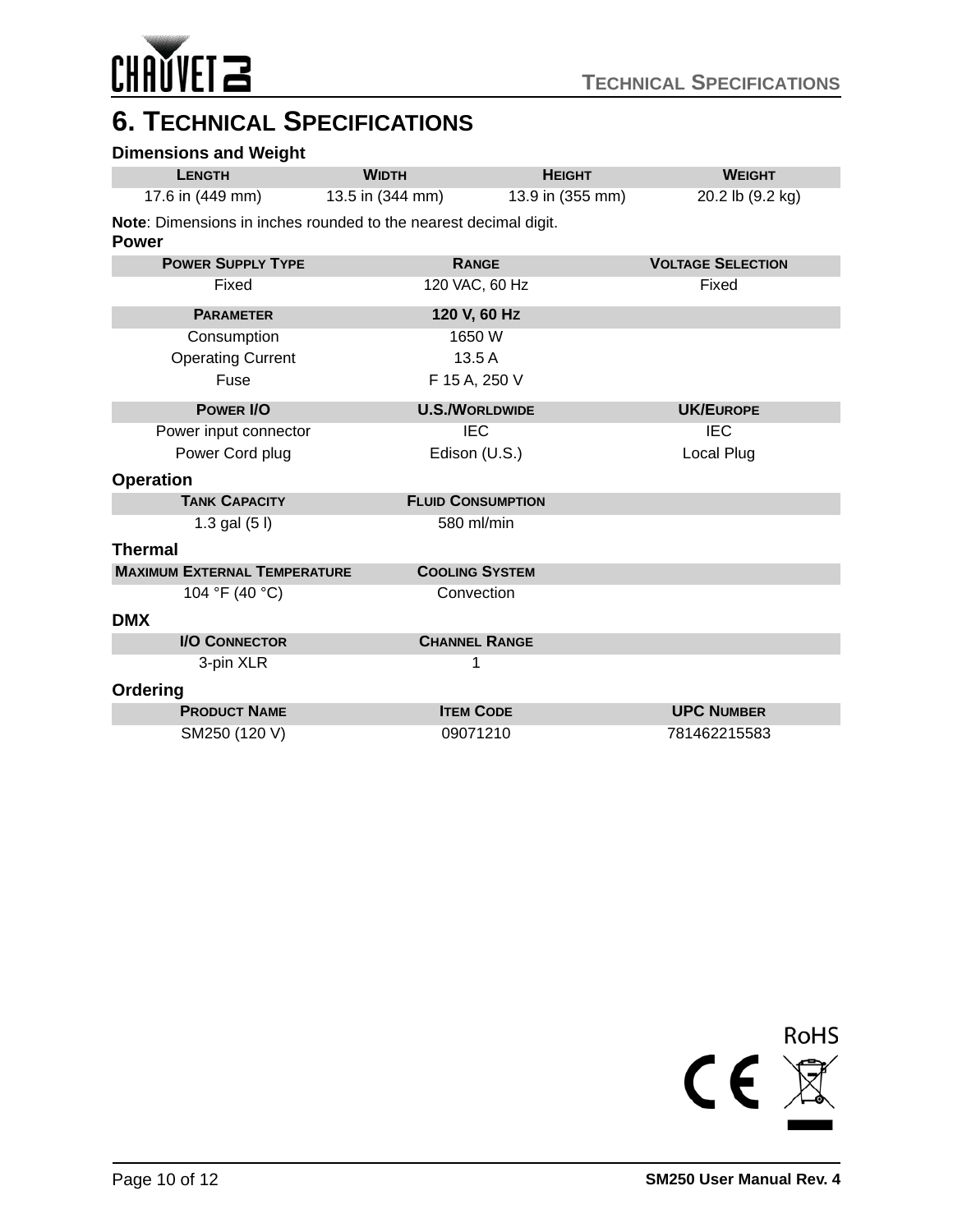

#### **RETURNS**

### <span id="page-12-0"></span>**RETURNS**

In case you need to get support or return a product:

- If you are located in the U.S., contact Chauvet World Headquarters.
- If you are located in the UK or Ireland, contact Chauvet Europe Ltd.
- If you are located in Mexico, contact Chauvet Mexico.
- If you are located in Benelux, contact Chauvet Europe BVBA.
- If you are located in any other country, DO NOT contact Chauvet. Instead, contact your local distributor. See [www.chauvetdj.com](http://www.chauvetdj.com) for distributors outside the U.S., UK, Ireland, Mexico, or Benelux.



#### **If you are located outside the U.S., UK, Ireland, Mexico, or Benelux, contact your distributor of record and follow their instructions on how to return Chauvet products to them. Visit our website [www.chauvetdj.com](http://www.chauvetdj.com) for contact details.**

Call the corresponding Chauvet Technical Support office and request a Return Merchandise Authorization (RMA) number before shipping the product. Be prepared to provide the model number, serial number, and a brief description of the cause for the return.

To submit a service request online, go to [www.chauvetdj.com/service-request](http://www.chauvetdj.com/service-request).

Send the merchandise prepaid, in its original box, and with its original packing and accessories. Chauvet will not issue call tags.

Clearly label the package with the RMA number. Chauvet will refuse any product returned without an RMA number.



#### **Write the RMA number on a properly affixed label. DO NOT write the RMA number directly on the box.**

Before sending the product, clearly write the following information on a piece of paper and place it inside the box:

- Your name
- Your address
- Your phone number
- RMA number
- A brief description of the problem

Be sure to pack the product properly. Any shipping damage resulting from inadequate packaging will be your responsibility. FedEx packing or double-boxing are recommended.



#### **Chauvet reserves the right to use its own discretion to repair or replace returned product(s).**